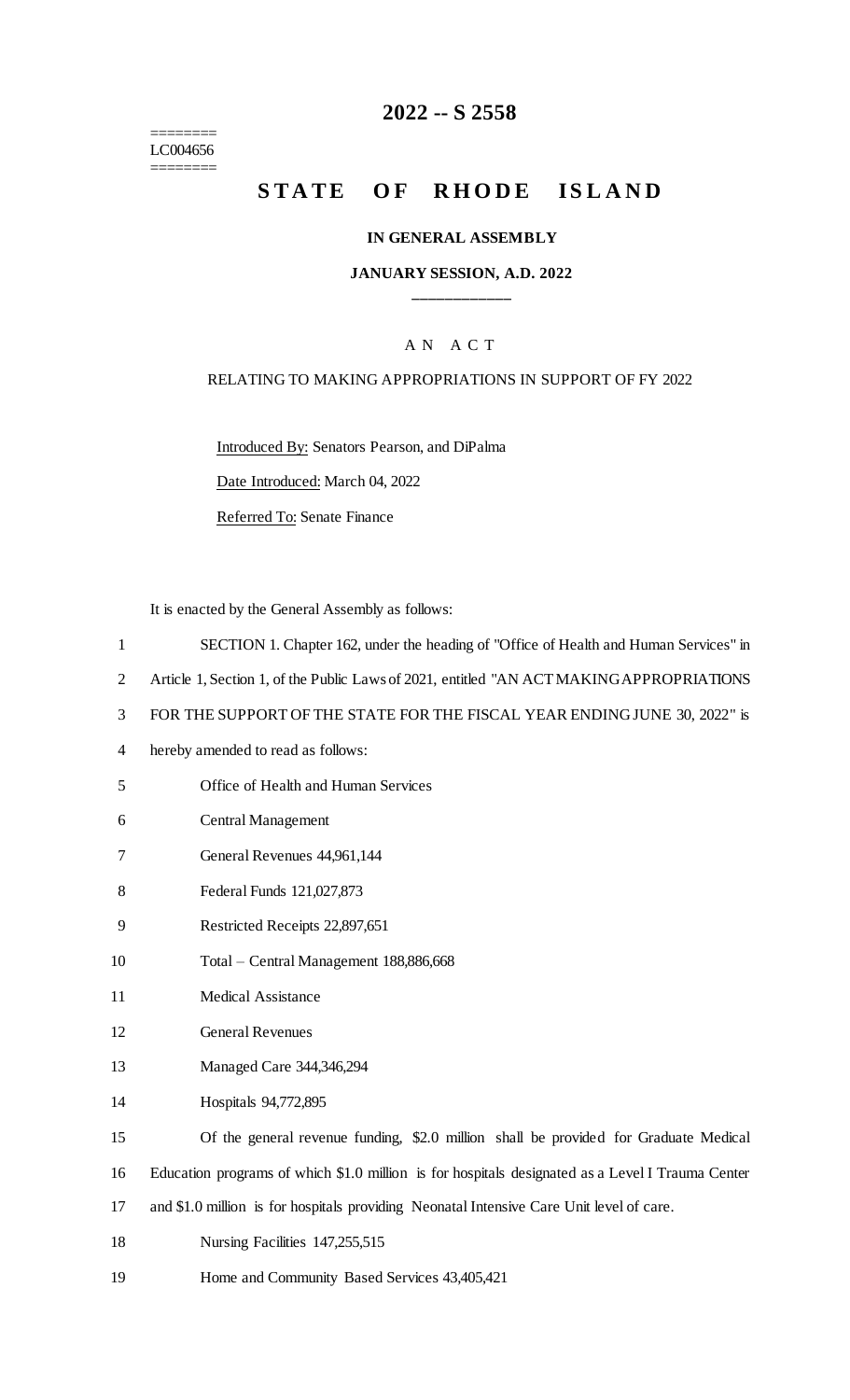| $\mathbf{1}$   | Other Services 128,944,587                                                                             |
|----------------|--------------------------------------------------------------------------------------------------------|
| $\overline{2}$ | Pharmacy 69,142,220                                                                                    |
| 3              | Rhody Health 188,362,579                                                                               |
| 4              | Other Programs 39,000,000                                                                              |
| 5              | Federal Funds                                                                                          |
| 6              | Managed Care 509,180,803                                                                               |
| 7              | Hospitals 120,363,721                                                                                  |
| 8              | Nursing Facilities 201,490,261                                                                         |
| 9              | Home and Community Based Services 59,310,041                                                           |
| 10             | Other Services 751,902,189                                                                             |
| 11             | Pharmacy 57,780                                                                                        |
| 12             | Rhody Health 255,260,108                                                                               |
| 13             | Other Programs 36,288,580 66,124,901.                                                                  |
| 14             | Provided that this amount shall be financed by the American Rescue Plan enhanced FMAP                  |
| 15             | on home and community based services pursuant to the Rhode Island Spending Plan for the                |
| 16             | Implementation of the American Rescue Plan Act of 2021, Section 9817, as submitted and                 |
| 17             | approved by the Centers for Medicare and Medicaid Services (CMS).                                      |
| 18             | Restricted Receipts 17,792,796 49,254,506.                                                             |
| 19             | Provided this amount, 31,461,710, shall be financed by the American Rescue Plan                        |
| 20             | enhanced FMAP on home and community based services pursuant to the Rhode Island Spending               |
| 21             | Plan for the Implementation of the American Rescue Plan Act of 2021, Section 9817, as submitted        |
| 22             | and approved by the Centers for Medicare and Medicaid Services (CMS).                                  |
| 23             | Total – Medical Assistance 3,006,875,790                                                               |
| 24             | Grand Total – Office of Health and Human Services 3,195,762,458                                        |
| 25             | SECTION 2. Section 35-4-27 of the General Laws in Chapter 35-4 entitled "State Funds"                  |
| 26             | is hereby amended to read as follows:                                                                  |
| 27             | 35-4-27. Indirect cost recoveries on restricted receipt accounts.                                      |
| 28             | Indirect cost recoveries of ten percent (10%) of cash receipts shall be transferred from all           |
| 29             | restricted-receipt accounts, to be recorded as general revenues in the general fund. However, there    |
| 30             | shall be no transfer from cash receipts with restrictions received exclusively: (1) From contributions |
| 31             | from nonprofit charitable organizations; (2) From the assessment of indirect cost-recovery rates on    |
| 32             | federal grant funds; or (3) Through transfers from state agencies to the department of administration  |
| 33             | for the payment of debt service. These indirect cost recoveries shall be applied to all accounts,      |
| 34             | unless prohibited by federal law or regulation, court order, or court settlement. The following        |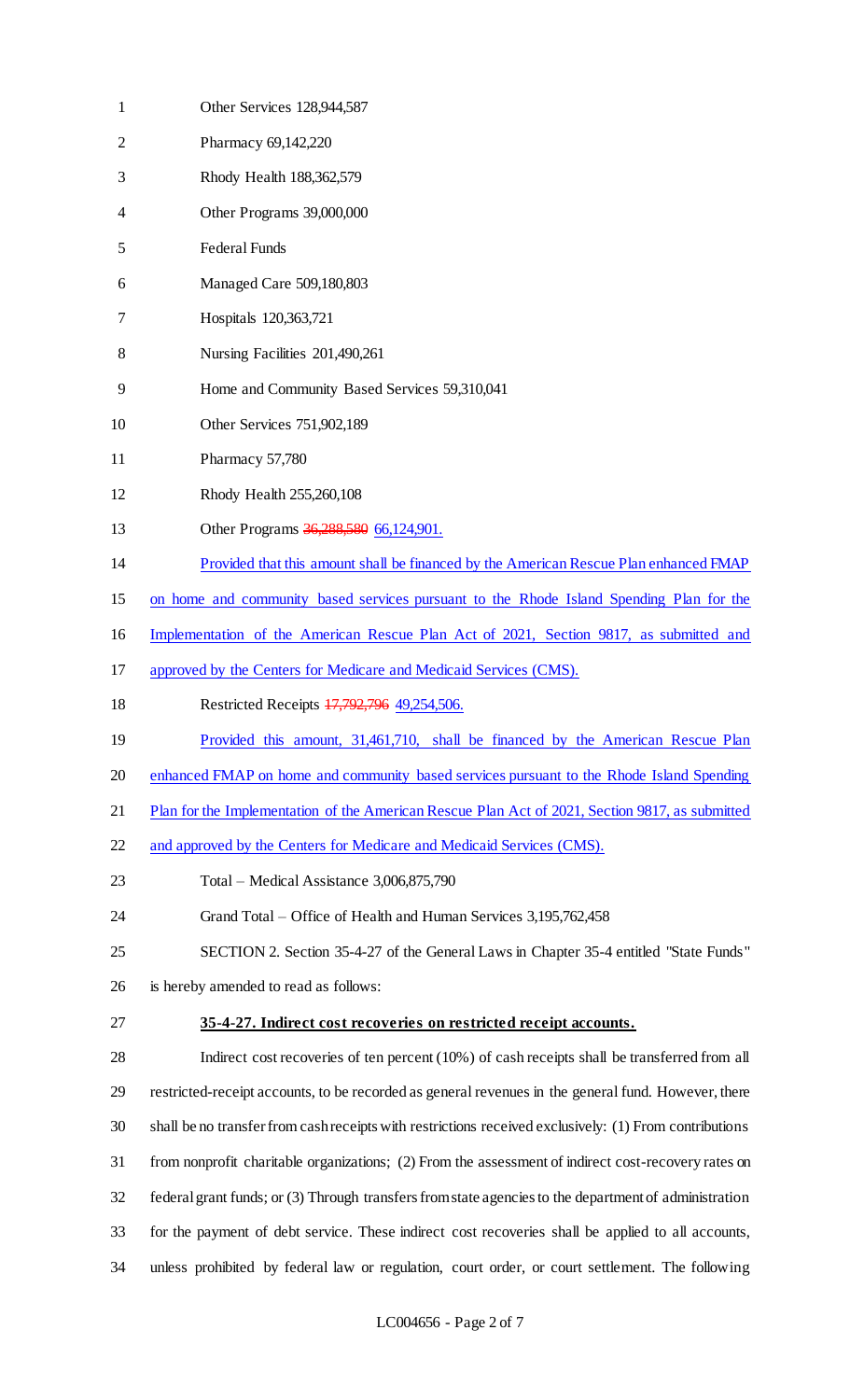| $\mathbf{1}$ | restricted receipt accounts shall not be subject to the provisions of this section: |
|--------------|-------------------------------------------------------------------------------------|
| 2            | Executive Office of Health and Human Services                                       |
| 3            | Organ Transplant Fund                                                               |
| 4            | <b>HIV Care Grant Drug Rebates</b>                                                  |
| 5            | Health System Transformation Project                                                |
| 6            | Department of Human Services                                                        |
| 7            | Veterans' home -- Restricted account                                                |
| 8            | <b>HCBS Enhanced FMAP</b>                                                           |
| 9            | Veterans' home -- Resident benefits                                                 |
| 10           | <b>Pharmaceutical Rebates Account</b>                                               |
| 11           | Demand Side Management Grants                                                       |
| 12           | Veteran's Cemetery Memorial Fund                                                    |
| 13           | Donations -- New Veterans' Home Construction                                        |
| 14           | Department of Health                                                                |
| 15           | Pandemic medications and equipment account                                          |
| 16           | Miscellaneous Donations/Grants from Non-Profits                                     |
| 17           | <b>State Loan Repayment Match</b>                                                   |
| 18           | Healthcare Information Technology                                                   |
| 19           | Department of Behavioral Healthcare, Developmental Disabilities and Hospitals       |
| 20           | Eleanor Slater non-Medicaid third-party payor account                               |
| 21           | Hospital Medicare Part D Receipts                                                   |
| 22           | <b>RICLAS</b> Group Home Operations                                                 |
| 23           | Commission on the Deaf and Hard of Hearing                                          |
| 24           | Emergency and public communication access account                                   |
| 25           | Department of Environmental Management                                              |
| 26           | National heritage revolving fund                                                    |
| 27           | Environmental response fund II                                                      |
| 28           | Underground storage tanks registration fees                                         |
| 29           | De Coppet Estate Fund                                                               |
| 30           | Rhode Island Historical Preservation and Heritage Commission                        |
| 31           | Historic preservation revolving loan fund                                           |
| 32           | Historic Preservation loan fund -- Interest revenue                                 |
| 33           | Department of Public Safety                                                         |
| 34           | E-911 Uniform Emergency Telephone System                                            |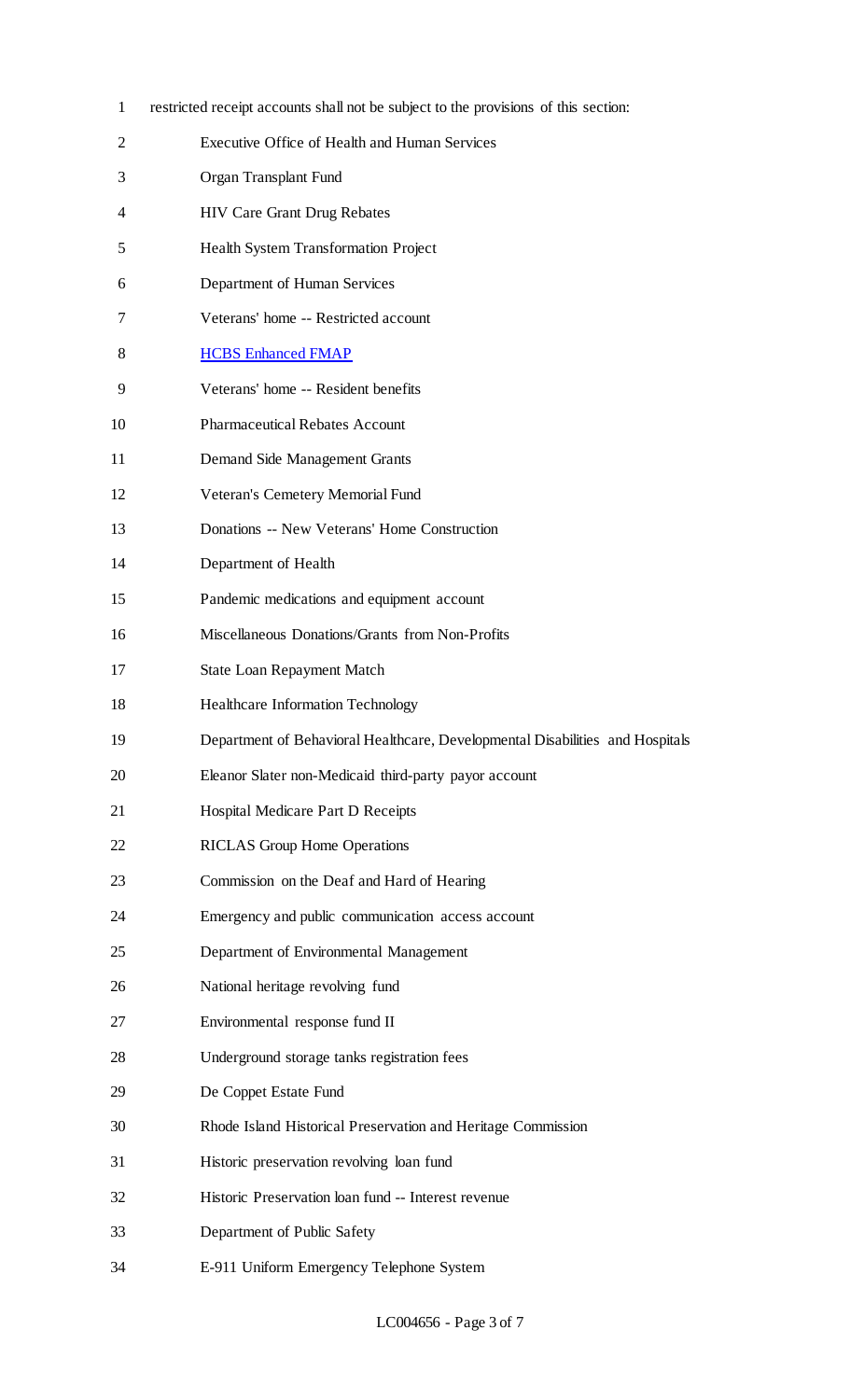| $\mathbf{1}$ | Forfeited property -- Retained                           |
|--------------|----------------------------------------------------------|
| 2            | Forfeitures -- Federal                                   |
| 3            | Forfeited property -- Gambling                           |
| 4            | Donation -- Polygraph and Law Enforcement Training       |
| 5            | Rhode Island State Firefighter's League Training Account |
| 6            | Fire Academy Training Fees Account                       |
| 7            | <b>Attorney General</b>                                  |
| 8            | Forfeiture of property                                   |
| 9            | <b>Federal forfeitures</b>                               |
| 10           | Attorney General multi-state account                     |
| 11           | Forfeited property -- Gambling                           |
| 12           | Department of Administration                             |
| 13           | <b>OER Reconciliation Funding</b>                        |
| 14           | Health Insurance Market Integrity Fund                   |
| 15           | RI Health Benefits Exchange                              |
| 16           | <b>Information Technology Investment Fund</b>            |
| 17           | Restore and replacement -- Insurance coverage            |
| 18           | Convention Center Authority rental payments              |
| 19           | <b>Investment Receipts -- TANS</b>                       |
| 20           | <b>OPEB System Restricted Receipt Account</b>            |
| 21           | Car Rental Tax/Surcharge-Warwick Share                   |
| 22           | <b>Grants Management Administration</b>                  |
| 23           | <b>Executive Office of Commerce</b>                      |
| 24           | Housing Resources Commission Restricted Account          |
| 25           | Housing Production Fund                                  |
| 26           | Department of Revenue                                    |
| 27           | <b>DMV</b> Modernization Project                         |
| 28           | Jobs Tax Credit Redemption Fund                          |
| 29           | Legislature                                              |
| 30           | Audit of federal assisted programs                       |
| 31           | Department of Children, Youth and Families               |
| 32           | Children's Trust Accounts -- SSI                         |
| 33           | Military Staff                                           |
| 34           | RI Military Family Relief Fund                           |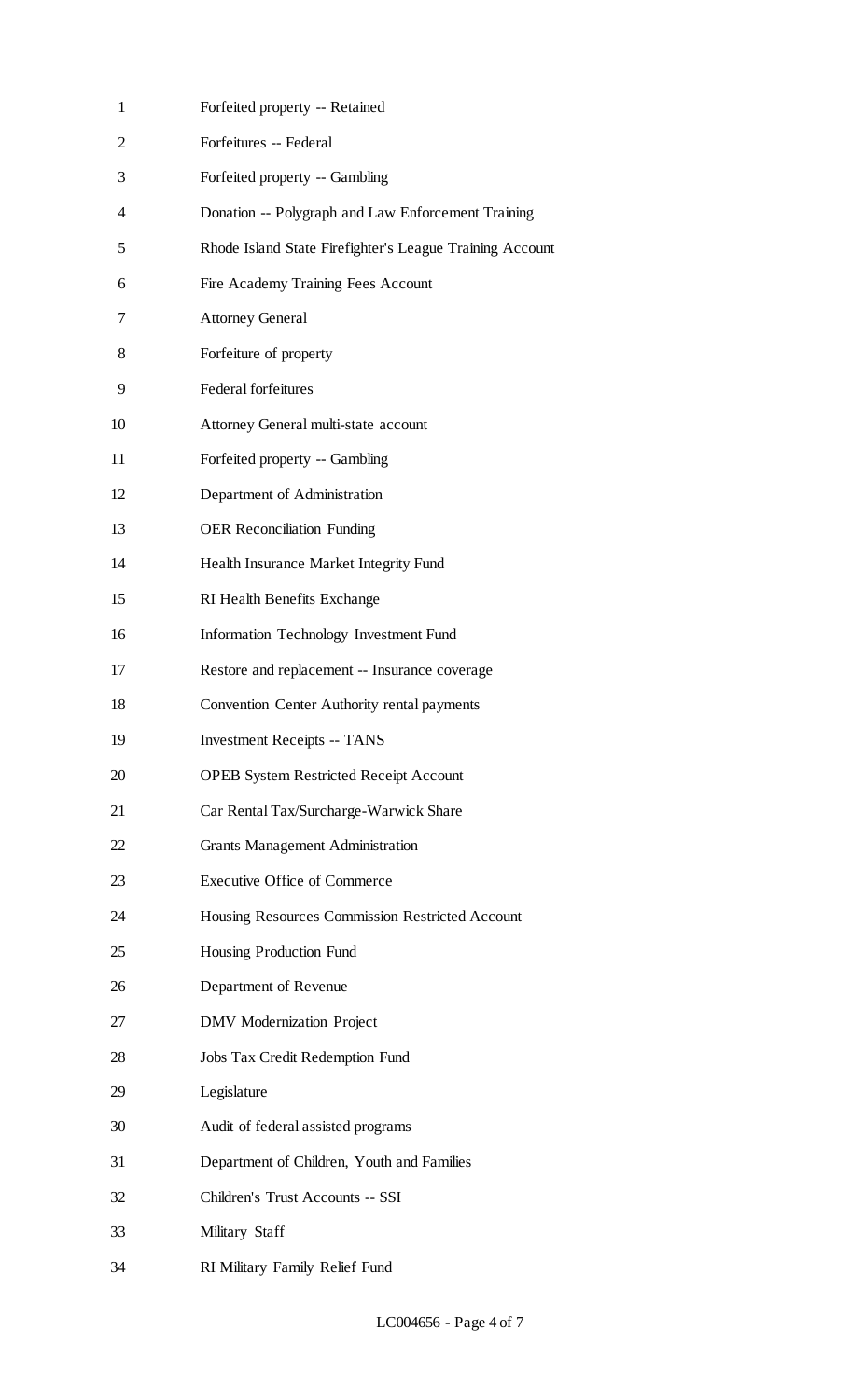| $\mathbf{1}$ | RI National Guard Counterdrug Program                                                  |
|--------------|----------------------------------------------------------------------------------------|
| 2            | Treasury                                                                               |
| 3            | Admin. Expenses -- State Retirement System                                             |
| 4            | Retirement -- Treasury Investment Options                                              |
| 5            | Defined Contribution -- Administration - RR                                            |
| 6            | Violent Crimes Compensation -- Refunds                                                 |
| 7            | <b>Treasury Research Fellowship</b>                                                    |
| 8            | <b>Business Regulation</b>                                                             |
| 9            | <b>Banking Division Reimbursement Account</b>                                          |
| 10           | Office of the Health Insurance Commissioner Reimbursement Account                      |
| 11           | <b>Securities Division Reimbursement Account</b>                                       |
| 12           | Commercial Licensing and Racing and Athletics Division Reimbursement Account           |
| 13           | <b>Insurance Division Reimbursement Account</b>                                        |
| 14           | Historic Preservation Tax Credit Account                                               |
| 15           | Judiciary                                                                              |
| 16           | Arbitration Fund Restricted Receipt Account                                            |
| 17           | Third-Party Grants                                                                     |
| 18           | RI Judiciary Technology Surcharge Account                                              |
| 19           | Department of Elementary and Secondary Education                                       |
| 20           | <b>Statewide Student Transportation Services Account</b>                               |
| 21           | School for the Deaf Fee-for-Service Account                                            |
| 22           | School for the Deaf -- School Breakfast and Lunch Program                              |
| 23           | Davies Career and Technical School Local Education Aid Account                         |
| 24           | Davies -- National School Breakfast & Lunch Program                                    |
| 25           | <b>School Construction Services</b>                                                    |
| 26           | Office of the Postsecondary Commissioner                                               |
| 27           | Higher Education and Industry Center                                                   |
| 28           | Department of Labor and Training                                                       |
| 29           | Job Development Fund                                                                   |
| 30           | Rhode Island Council on the Arts                                                       |
| 31           | Governors' Portrait Donation Fund                                                      |
| 32           | Statewide records management system account                                            |
| 33           | SECTION 3. Section 42-7.2-10 of the General Laws in Chapter 42-7.2 entitled "Office of |
| 34           | Health and Human Services" is hereby amended to read as follows:                       |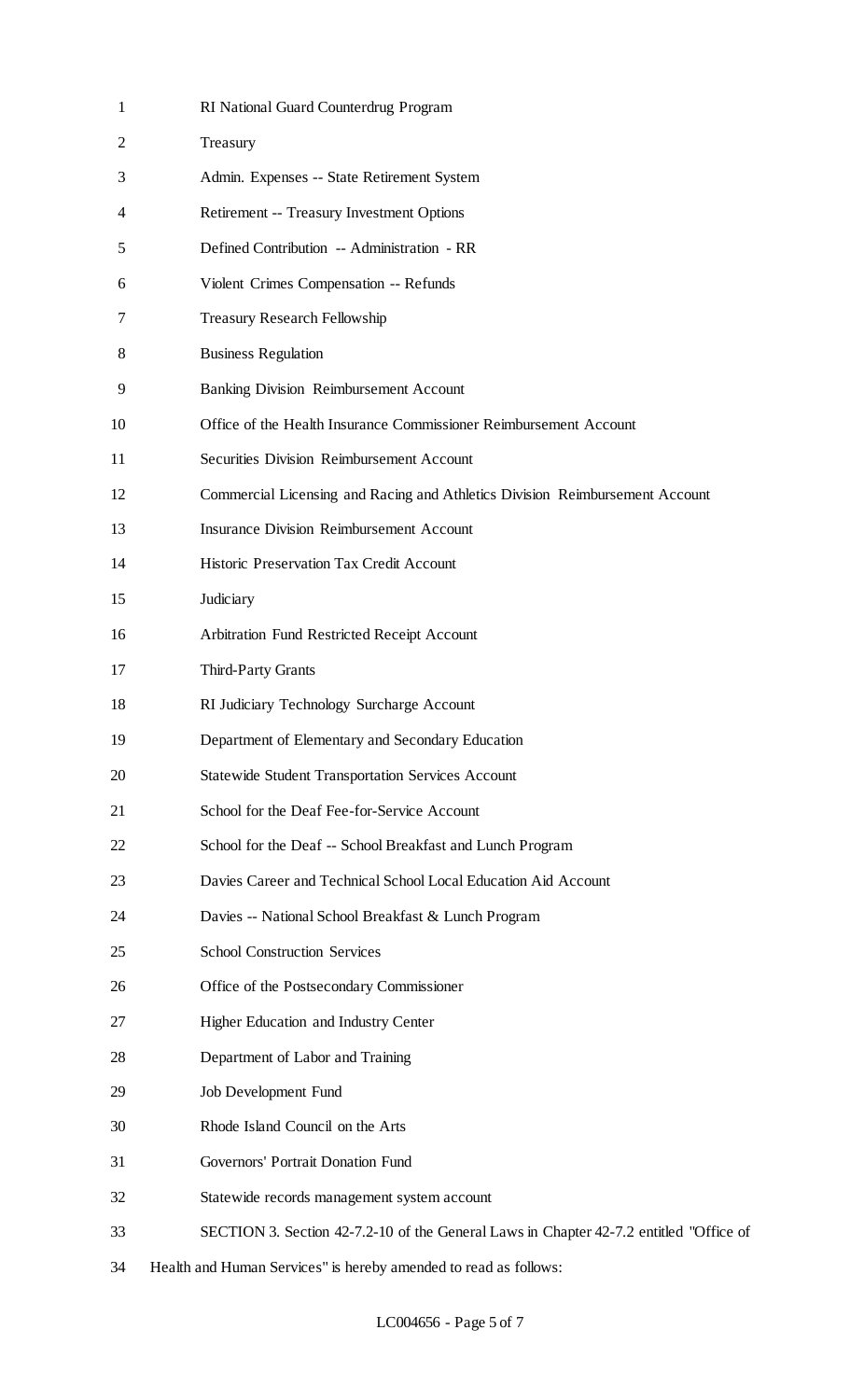#### **42-7.2-10. Appropriations and disbursements.**

 (a) The general assembly shall annually appropriate such sums as it may deem necessary for the purpose of carrying out the provisions of this chapter. The state controller is hereby authorized and directed to draw his or her orders upon the general treasurer for the payment of such sum or sums, or so much thereof as may from time to time be required, upon receipt by him or her of proper vouchers approved by the secretary of the executive office of health and human services, or his or her designee.

 (b) For the purpose of recording federal financial participation associated with qualifying healthcare workforce development activities at the state's public institutions of higher education, and pursuant to the Rhode Island designated state health programs (DSHP), as approved by the Centers for Medicare & Medicaid Services (CMC) October 20, 2016, in the 11-W-00242/1 amendment to Rhode Island's section 1115 Demonstration Waiver, there is hereby established a restricted-receipt account entitled "Health System Transformation Project" in the general fund of the state and included in the budget of the office of health and human services.

 (c) For the purposes of recording federal financial participation associated with the American Rescue Plan enhanced FMAP for all state expenditures on home and community based services and pursuant to the Rhode Island Spending Plan for the Implementation of the American Rescue Plan Act of 2021, Section 9817, as submitted and approved by the Centers for Medicare 19 and Medicaid Services (CMS), there is hereby established a restricted-receipt account entitled "HCBS Enhanced FMAP" in the general fund of the state and included in the budget of the office of health and human services.

SECTION 4. This act shall take effect upon passage.

======== LC004656 ========